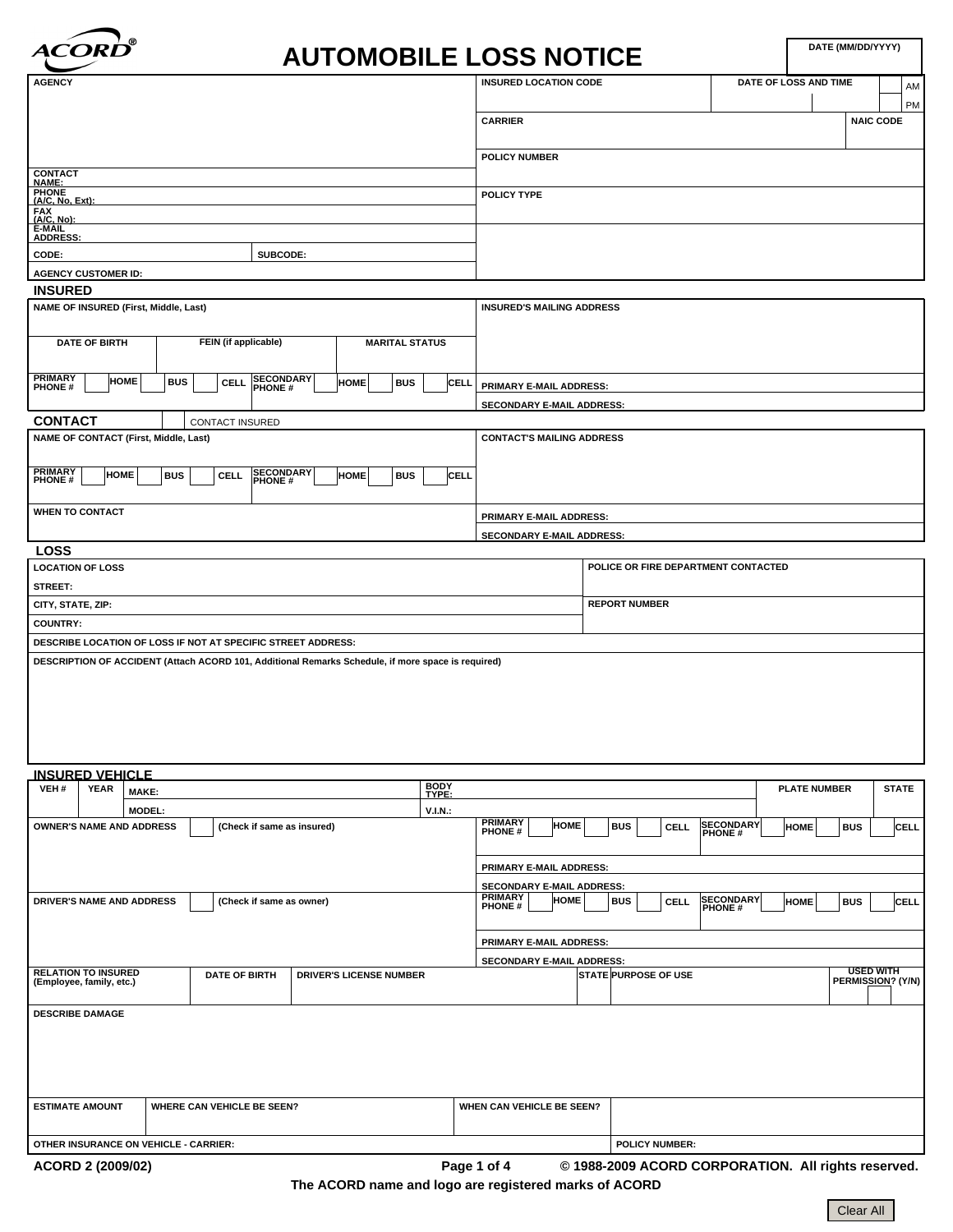#### **AGENCY CUSTOMER ID:**

|                                                              |             | <b>NON - VEHICLE?</b><br>OTHER VEHICLE / PROPERTY DAMAGED |                                                |                      | <b>AGENCY CUSTOMER ID:</b>                     |                           |            |                     |            |              |  |  |  |  |  |
|--------------------------------------------------------------|-------------|-----------------------------------------------------------|------------------------------------------------|----------------------|------------------------------------------------|---------------------------|------------|---------------------|------------|--------------|--|--|--|--|--|
| VEH#                                                         | <b>YEAR</b> | <b>MAKE:</b>                                              |                                                | <b>BODY</b><br>TYPE: |                                                |                           |            | <b>PLATE NUMBER</b> |            | <b>STATE</b> |  |  |  |  |  |
|                                                              |             | <b>MODEL:</b>                                             |                                                | $V.I.N.$ :           |                                                |                           |            |                     |            |              |  |  |  |  |  |
|                                                              |             | DESCRIBE PROPERTY (Other Than Vehicle)                    |                                                |                      |                                                | OTHER VEH/PROP INS? (Y/N) |            |                     |            |              |  |  |  |  |  |
| <b>CARRIER OR AGENCY NAME</b>                                |             |                                                           | <b>POLICY NUMBER</b>                           |                      |                                                |                           |            |                     |            |              |  |  |  |  |  |
|                                                              |             | <b>OWNER'S NAME AND ADDRESS</b>                           | <b>PRIMARY</b><br><b>HOME</b><br><b>PHONE#</b> | <b>BUS</b><br>CELL   | SECONDARY                                      | <b>HOME</b>               | <b>BUS</b> | CELL                |            |              |  |  |  |  |  |
|                                                              |             |                                                           |                                                |                      | <b>PRIMARY E-MAIL ADDRESS:</b>                 |                           |            |                     |            |              |  |  |  |  |  |
|                                                              |             |                                                           |                                                |                      | SECONDARY E-MAIL ADDRESS:                      |                           |            |                     |            |              |  |  |  |  |  |
| (Check if same as owner)<br><b>DRIVER'S NAME AND ADDRESS</b> |             |                                                           |                                                |                      | <b>PRIMARY</b><br><b>HOME</b><br><b>PHONE#</b> | <b>BUS</b><br><b>CELL</b> | SECONDARY  | <b>HOME</b>         | <b>BUS</b> | CELL         |  |  |  |  |  |
|                                                              |             |                                                           |                                                |                      | <b>PRIMARY E-MAIL ADDRESS:</b>                 |                           |            |                     |            |              |  |  |  |  |  |
|                                                              |             |                                                           |                                                |                      | SECONDARY E-MAIL ADDRESS:                      |                           |            |                     |            |              |  |  |  |  |  |
| <b>DESCRIBE DAMAGE</b>                                       |             |                                                           |                                                |                      |                                                |                           |            |                     |            |              |  |  |  |  |  |
| <b>ESTIMATE AMOUNT</b>                                       |             | <b>WHERE CAN DAMAGE BE SEEN?</b>                          |                                                |                      |                                                |                           |            |                     |            |              |  |  |  |  |  |

# **INJURED**

| <b>NAME &amp; ADDRESS</b> | <b>PHONE (A/C, No)</b> |  | PED VEH VEH | AGE | <b>EXTENT OF INJURY</b> |
|---------------------------|------------------------|--|-------------|-----|-------------------------|
|                           |                        |  |             |     |                         |
|                           |                        |  |             |     |                         |
|                           |                        |  |             |     |                         |
|                           |                        |  |             |     |                         |

# **WITNESSES OR PASSENGERS**

| <b>NAME &amp; ADDRESS</b> | PHONE (A/C, No)    | <b>INS OTH</b> | <b>OTHER (Specify)</b> |
|---------------------------|--------------------|----------------|------------------------|
|                           |                    |                |                        |
|                           |                    |                |                        |
|                           |                    |                |                        |
|                           |                    |                |                        |
|                           |                    |                |                        |
|                           |                    |                |                        |
|                           |                    |                |                        |
|                           |                    |                |                        |
|                           |                    |                |                        |
| <b>REPORTED BY</b>        | <b>REPORTED TO</b> |                |                        |
|                           |                    |                |                        |

**REMARKS (Attach ACORD 101, Additional Remarks Section, if more space is required)**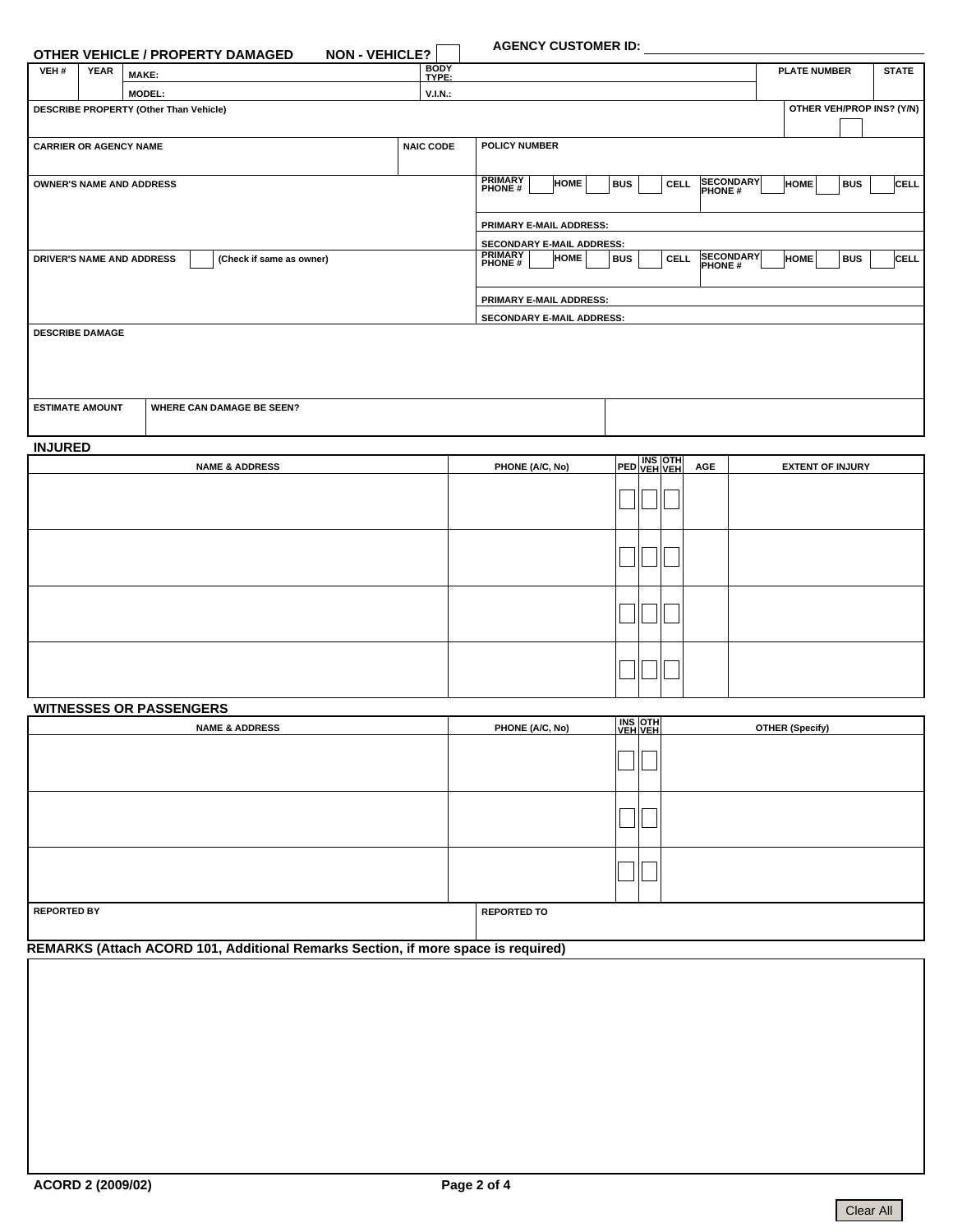#### **APPLICABLE IN ALASKA**

A person who knowingly and with intent to injure, defraud, or deceive an insurance company files a claim containing false, incomplete, or misleading information may be prosecuted under state law.

#### **APPLICABLE IN ARIZONA**

For your protection, Arizona law requires the following statement to appear on this form. Any person who knowingly presents a false or fraudulent claim for payment of a loss is subject to criminal and civil penalties.

#### **APPLICABLE IN ARKANSAS, DELAWARE, DISTRICT OF COLUMBIA, KENTUCKY, LOUISIANA, MAINE, MICHIGAN, NEW JERSEY, NEW MEXICO, NORTH DAKOTA, PENNSYLVANIA, SOUTH DAKOTA, TENNESSEE, TEXAS, VIRGINIA, AND WEST VIRGINIA**

Any person who knowingly and with intent to defraud any insurance company or another person, files a statement of claim containing any materially false information, or conceals for the purpose of misleading, information concerning any fact, material thereto, commits a fraudulent insurance act, which is a crime, subject to criminal prosecution and civil penalties. In DC, LA, ME, TN, and VA, insurance benefits may also be denied.

### **APPLICABLE IN CALIFORNIA**

For your protection, California law requires the following to appear on this form: Any person who knowingly presents a false or fraudulent claim for payment of a loss is guilty of a crime and may be subject to fines and confinement in state prison.

#### **APPLICABLE IN COLORADO**

It is unlawful to knowingly provide false, incomplete, or misleading facts or information to an insurance company for the purpose of defrauding or attempting to defraud the company. Penalties may include imprisonment, fines, denial of insurance, and civil damages. Any insurance company or agent of an insurance company who knowingly provides false, incomplete, or misleading facts or information to a policy holder or claimant for the purpose of defrauding or attempting to defraud the policy holder or claimant with regard to a settlement or award payable from insurance proceeds shall be reported to the Colorado Division of Insurance within the Department of Regulatory Agencies.

### **APPLICABLE IN FLORIDA**

Pursuant to S. 817.234, Florida Statutes, any person who, with the intent to injure, defraud, or deceive any insurer or insured, prepares, presents, or causes to be presented a proof of loss or estimate of cost or repair of damaged property in support of a claim under an insurance policy knowing that the proof of loss or estimate of claim or repairs contains any false, incomplete, or misleading information concerning any fact or thing material to the claim commits a felony of the third degree, punishable as provided in S. 775.082, S. 775.083, or S. 775.084, Florida Statutes.

# **APPLICABLE IN HAWAII**

For your protection, Hawaii law requires you to be informed that presenting a fraudulent claim for payment of a loss or benefit is a crime punishable by fines or imprisonment, or both.

#### **APPLICABLE IN IDAHO**

Any person who knowingly and with the intent to injure, defraud, or deceive any insurance company files a statement of claim containing any false, incomplete or misleading information is guilty of a felony.

#### **APPLICABLE IN INDIANA**

A person who knowingly and with intent to defraud an insurer files a statement of claim containing any false, incomplete, or misleading information commits a felony.

#### **APPLICABLE IN MARYLAND**

Any person who knowingly and willfully presents a false or fraudulent claim for payment of a loss or benefit or who knowingly and willfully presents false information in an application for insurance is guilty of a crime and may be subject to fines and confinement in prison.

#### **APPLICABLE IN MINNESOTA**

A person who files a claim with intent to defraud or helps commit a fraud against an insurer is guilty of a crime.

#### **APPLICABLE IN NEVADA**

Pursuant to NRS 686A.291, any person who knowingly and willfully files a statement of claim that contains any false, incomplete or misleading information concerning a material fact is guilty of a felony.